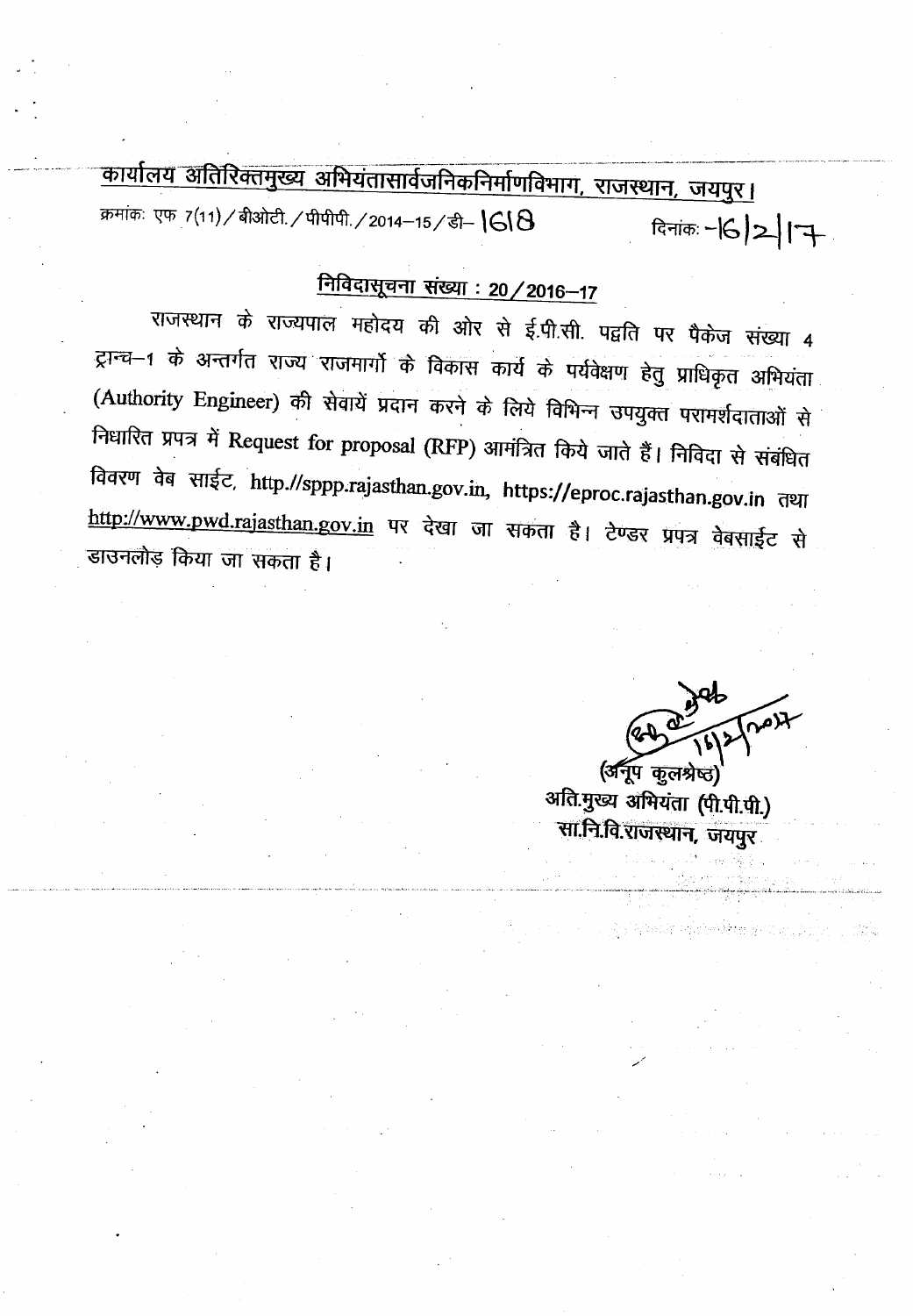## NOTICE INVITING TENDER

### NIT No. *20/2016-17*

#### (Invitation for RFP)

# No. F.7 (11)/PPP/2014-15/D- **|GI** 8 Date: **1. OFFeb**, 2017

Government of Rajasthan is engaged in the development of State Highways and as part of this endeavor, has decided to undertake the development of State Highways as per the locations mentioned below under Contract Package-04. The development of the State Highways is undertaken on EPC Mode with Financial Assistance from Asian Development Bank (ADB) Accordingly, it has been decided to procure Follows: Services for appointment of Authority's Engineer. Brief particulars of the project are as

| S.<br>No. | <b>Consultancy Package</b>                                                                                                                                                                                                                                                                                                                                           | <b>Project Length</b><br>(Km) | Project Cost (in<br>Rs. Cr. | Assignment                                                                                                |
|-----------|----------------------------------------------------------------------------------------------------------------------------------------------------------------------------------------------------------------------------------------------------------------------------------------------------------------------------------------------------------------------|-------------------------------|-----------------------------|-----------------------------------------------------------------------------------------------------------|
|           | Consultancy<br><b>Services</b><br>for<br>Authority<br>Engineer<br>for<br>Supervision of Development<br>And<br>Maintenance<br>$\circ$ f<br>Ajeetgarh-Chala section of<br>SH-13, Sikar-Ganeri-<br>Jaswantgarh section of SH-<br>20&20A, Bidasar -Nokha<br>section of SH-20<br>and<br>Singhana-Buhana-Haryana<br>Border section of SH-13B,<br>in the State of Rajasthan | 233.955                       | 435.24                      | Period (months)<br>24 months<br>(Construction<br>$Period) + 60$<br><b>Months</b><br>Maintenance<br>period |

RFP is invited from eligible Consultants for engaging Authority's Engineer on the basis of 2. International Competitive Bidding. The selection of Authority's Engineer would be on QCBS Basis with 70:30 weightage for Technical and Financial scores respectively

3. Detailed tender document can be viewed from e-tender portal of Government of Rajasthan i.e. https://eproc.rajasthan.gov.inandhttp://www.pwd.rajasthan.gov.in from 01.03.2017 to 20.04.2017 (17:00 hrs.). Bid due date is  $21^{\text{st}}$  April, 2017 (11:00 hrs.).

4. The Authority will not be responsible for any delay, loss or non-receipt of RFP document sent by Post/courier. Further, Authority shall not be responsible for any delay in receiving the Applications and reserves the right to accept/reject any of all applications without assigning any reason thereof.

5. The RFP document contains detailed infonnation about qualification *I* requirements & evaluation/selection process for appointment of Authority's Engineer.

6. Applicants who download the RFP document from the website will be required to pay the nonrefundable fee of Rs. 5000./- (Rupees Five Thousand only), towards the cost of document.